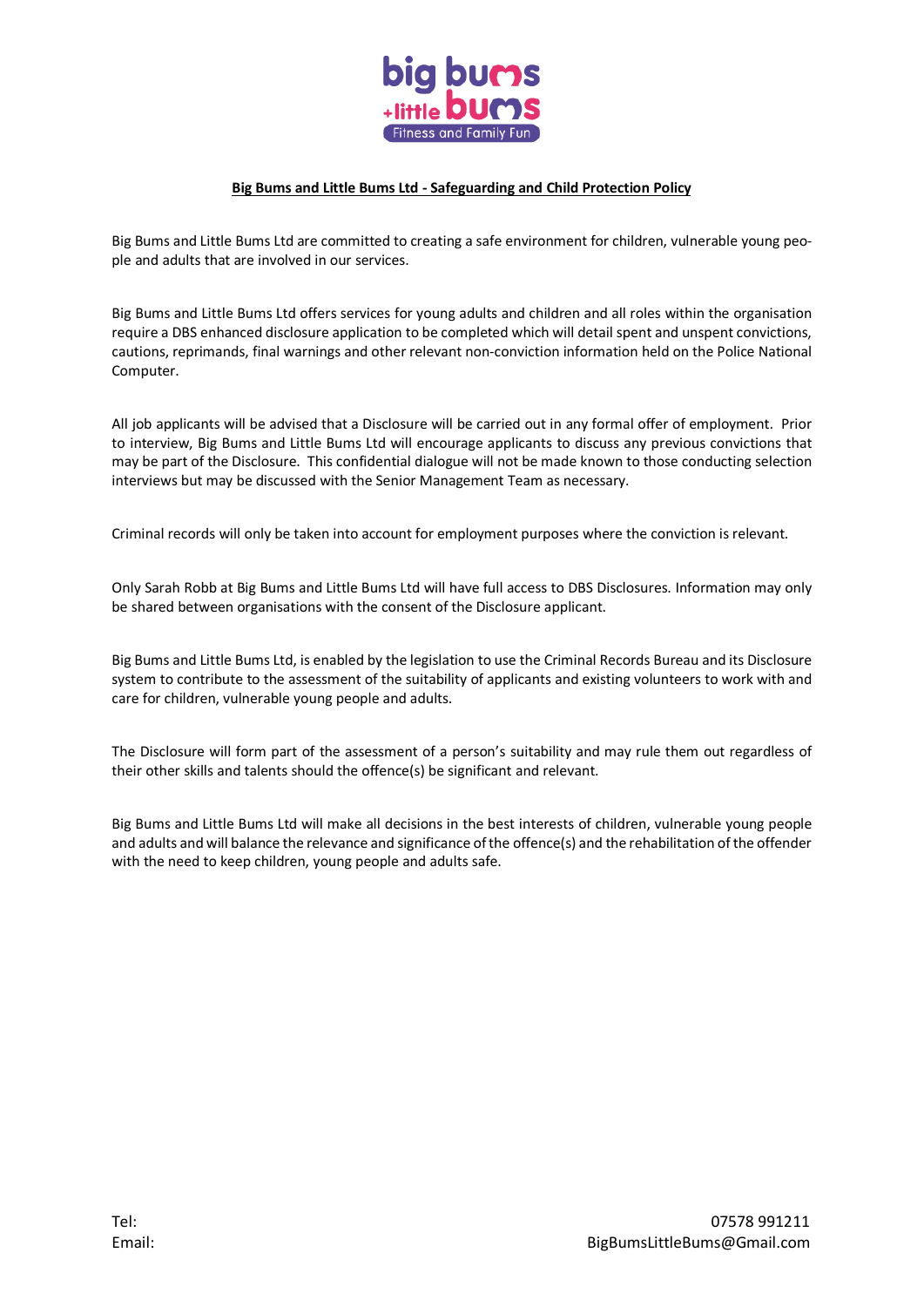

## **Policy Statement**

- 1. Big Bums and Little Bums Ltd will comply fully with the CRB Code of Practice, the Re-habilitation Act 1998) and government inter-agency statutory guidance Working together to [safeguard](https://www.gov.uk/government/publications/working-together-to-safeguard-children--2) children, and will treat all applicants and existing team members and volunteers fairly. It will not discriminate unfairly against an individual on the basis of a Disclosure of conviction or other information received from the DBS.
- 2. Big Bums and Little Bums Ltd demonstrates the welfare of a child or vulnerable person is paramount by a commitment to the below:
- the welfare of the child is paramount
- no child or group of children must be treated any less favorably than others in being able to access services which meet their particular needs
- all children without exception have the right to protection from abuse regardless of gender, ethnicity, disability, sexuality or beliefs
- the policy is reviewed, approved and endorsed annually or when legislation changes
- who the policy applies to (ie team members and volunteers)
- children and parents are informed of the policy and procedures as appropriate
- all concerns, and allegations of abuse will be taken seriously by trustees, team members and volunteers and responded to appropriately - this may require a referral to children's social care services, the independent Local Authority Designated Officer (LADO) for allegations against team members, trustees and other volunteers, and in emergencies, the police
- a commitment to safe recruitment, selection and vetting
- reference to principles, legislation and guidance that underpin the policy
- arrangements for policy and procedures review
- reference to all associated policies and procedures which promote children's safety and welfare eg with regards to: health and safety, anti-bullying, protection of children online, and photography
- 3. Big Bums and Little Bums Ltd make DBS Disclosures mandatory for both existing employees and volunteers as well as new applicants.
- 4. Big Bums and Little Bums Ltd is committed, in line with our Equal Opportunities policy, to recruiting and retaining volunteers and team members and to their fair treatment regardless of their ethnicity, gender, sexual orientation, age, religion, sensory impairment, physical or learning disability or offending background. Big Bums and Little Bums Ltd recognizes the importance of a mix of talent, skills, potential, background, knowledge and experience and wishes to recruit and retain volunteers on this basis. Big Bums and Little Bums Ltd wishes to positively welcome a wide range of people who can become role models and support to all children, young people and vulnerable adults.
- As the applicant will be involved either with children, young people or vulnerable adults Big Bums and Little Bums Ltd will consider:
	- $\triangleright$  Whether the conviction or other matter revealed is relevant to the position in question.
	- $\triangleright$  The seriousness of any offence or other matter occurred.
	- $\triangleright$  The length of time since the offence or other matter occurred.
	- $\triangleright$  Whether the applicant has a pattern of offending behavior or other relevant matters.
	- $\triangleright$  Whether the applicant's circumstances have changed since the offending behavior or the other relevant matter.
	- $\geq$  The circumstances surrounding the offence and the explanations offered.
- Big Bums and Little Bums Ltd will ensure that all persons involved in making decisions or recommendations on its behalf following a DBS Disclosure are themselves subject to similar vetting and are properly trained with full knowledge of all the relevant statutory requirements and codes of practice.